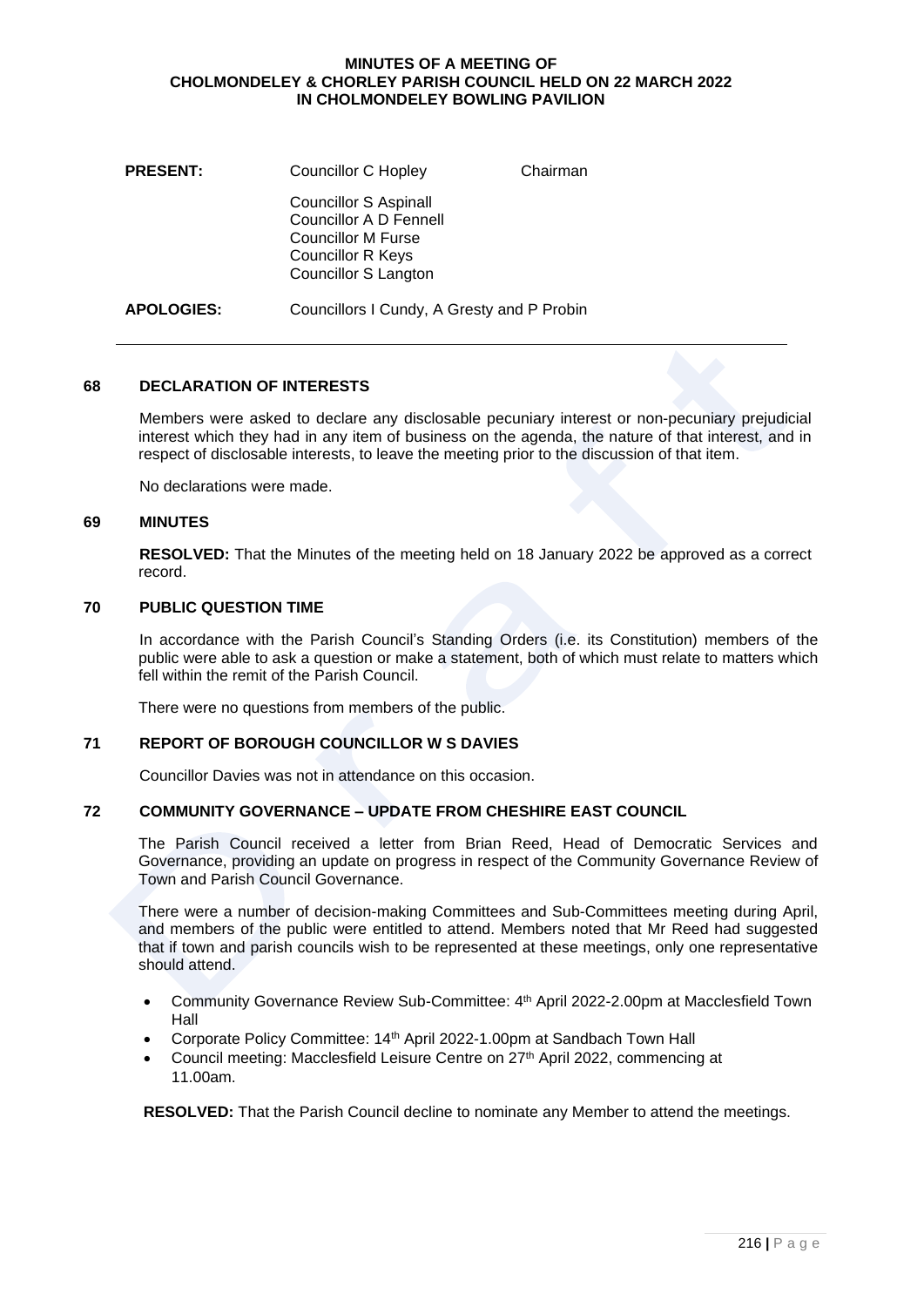## **73 NEIGHBOURHOOD PLAN – GRANT**

The Clerk had received an email from Groundwork UK requesting completion of the End-of-Grant report.

Members noted from the Clerk's brief report that if all the work funded by the grant, had not been completed, the grant must be returned, either in whole or in part.

The email only arrived on 17 March 2022, and the Clerk was contacting Groundwork UK for further information and would make enquiries of Cheshire Wildlife Trust and Cheshire Community Action to establish if there was any outstanding work required.

### **74 FINANCIAL MATTERS**

- **74.1 RESOLVED**: That the following payments be approved:
	- £320.00 C M Jones Net salary for the period 1 January 31 March 2022
	- £40.00 HMRC Tax on Clerk's salary (for the period July Dec 2021)

# **74.2 Ratification of Payments**

**RESOLVED**: That the following payments be ratified, both of which had been made by the Clerk in accordance with the Scheme of Delegation.

| £2,050.00 | Cheshire Wildlife Trust (£1,170.00 net and £234.00 VAT)           |
|-----------|-------------------------------------------------------------------|
| £2,280.00 | Cheshire Community Action – 6 days support from the Neighbourhood |
|           | Plan Support Officer.                                             |

### **74.3 Financial Statement**

The Parish Council received a partial statement to 26 January 2022, but which was not balanced.

### **74.4 Accounts – 2022-2023 Exemption from External Audit**

Members were reminded that as a Parish Council with a turnover less than £25,000, it was able to opt out of external audit.

The Parish Council had opted out of external audit in the previous three years (known as exemption from a limited assurance review under S.9 of the Local Audit (Smaller Authorities) Regulations 2015).

**RESOLVED:** That the Parish Council, as an appropriate authority in accordance with the Local Audit (Smaller Authorities) Regulations 2015, opt out of the requirement for a limited assurance review under S.9 of the Regulations, for 2021-2022.

### **75 RISK ASSESSMENT/MANAGEMENT**

The Parish Council was required to review its risk management arrangements before the end of the financial year. A copy of the current risk management schedule was submitted and the Parish Council was asked to approve it, subject to any required amendments.

**RESOLVED:** That the risk assessment/management schedule be approved.

# **76 PLANNING MATTERS**

There were no planning applications for consultation.